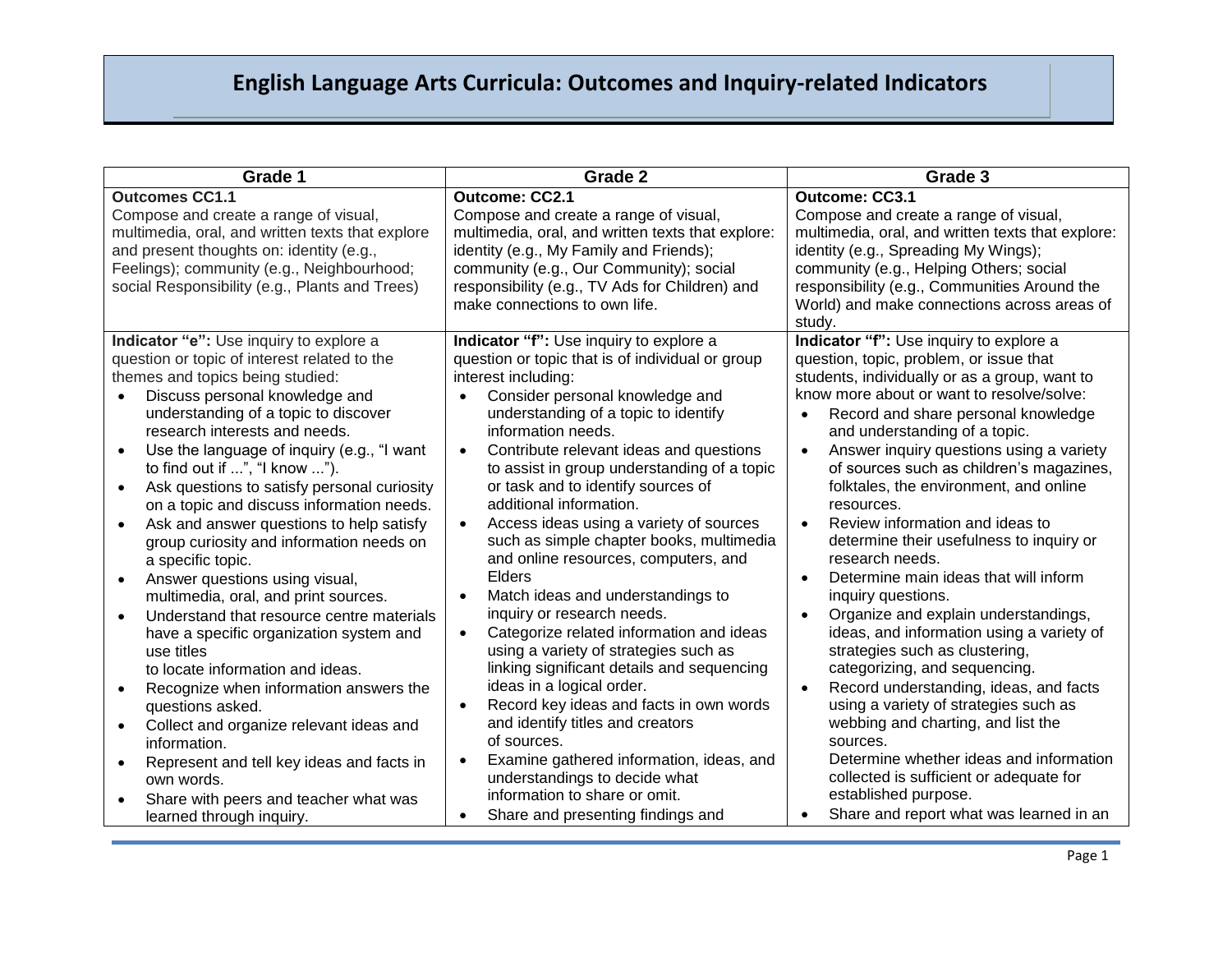| Grade 2                                                                                                                                                                                                                          | Grade 3                                                                                                                                                                 |
|----------------------------------------------------------------------------------------------------------------------------------------------------------------------------------------------------------------------------------|-------------------------------------------------------------------------------------------------------------------------------------------------------------------------|
| conclusions.<br>Ask questions (e.g., "What did I do that<br>worked well?") to reflect on inquiry.<br>Use the language of inquiry (e.g., "What<br>do I want to find out? Where could I find<br>information that would help me?"). | easy-to-follow visual, oral, and written<br>format.<br>Assess inquiry or research experiences<br>and skills.<br>Use the language of inquiry (e.g., "We<br>$learned$ "). |

Saskatchewan Ministry of Education. (2010). *English language arts 1 (2, 3)*. Regina, SK: Author.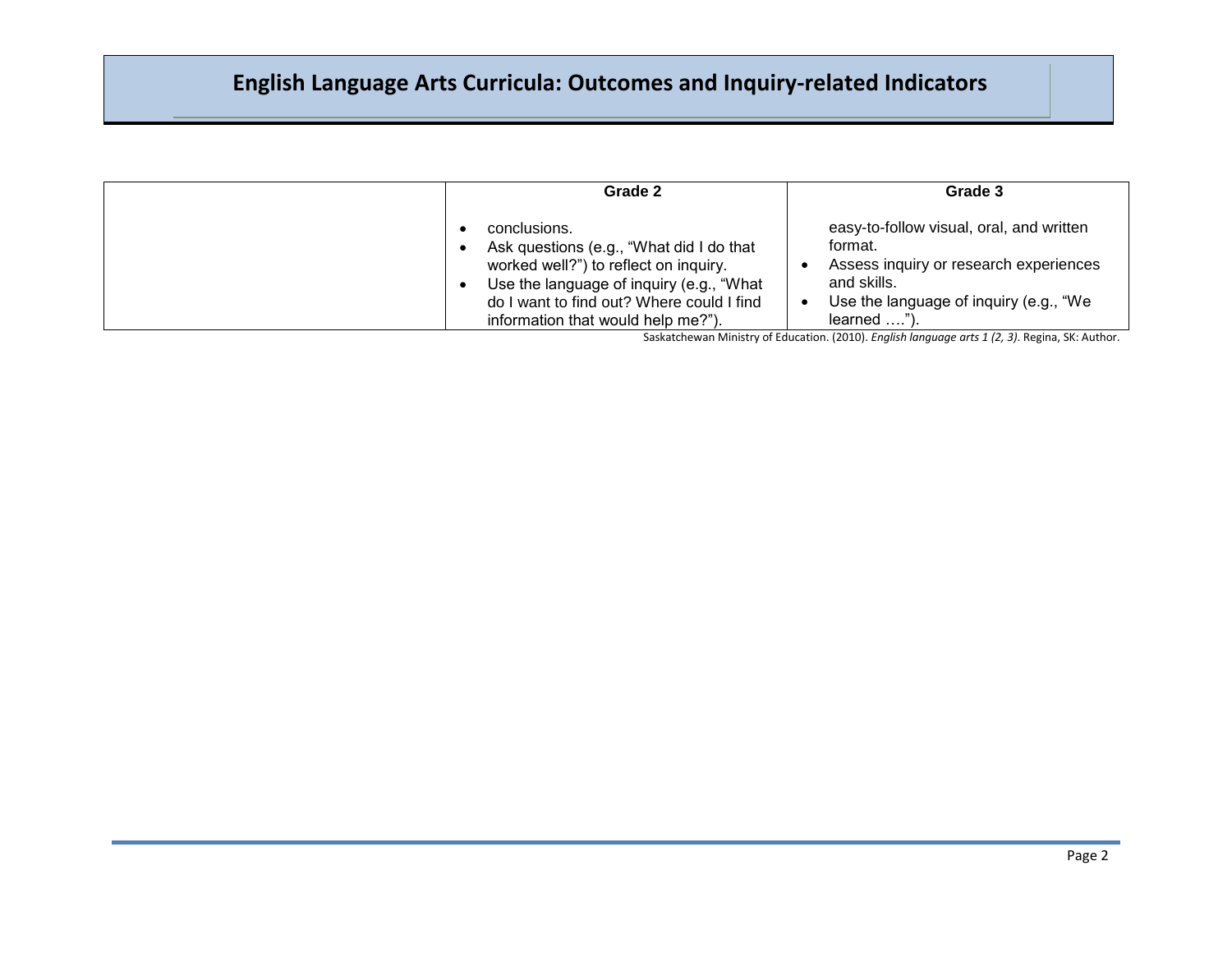| Grade 4                                                                                                                                                                                                                                                                                                                                                                                                                                                                                                                                                                                                                                                                                                                                                                                                                                                                                                                                                                                                            | Grade 5                                                                                                                                                                                                                                                                                                                                                                                                                                                                                                                                                                                                                                                                                                                                                                                                                                                                                                                                                                                             | Grade 6                                                                                                                                                                                                                                                                                                                                                                                                                                                                                                                                                                                                                                                                                                                                                                                                                                                                                          |
|--------------------------------------------------------------------------------------------------------------------------------------------------------------------------------------------------------------------------------------------------------------------------------------------------------------------------------------------------------------------------------------------------------------------------------------------------------------------------------------------------------------------------------------------------------------------------------------------------------------------------------------------------------------------------------------------------------------------------------------------------------------------------------------------------------------------------------------------------------------------------------------------------------------------------------------------------------------------------------------------------------------------|-----------------------------------------------------------------------------------------------------------------------------------------------------------------------------------------------------------------------------------------------------------------------------------------------------------------------------------------------------------------------------------------------------------------------------------------------------------------------------------------------------------------------------------------------------------------------------------------------------------------------------------------------------------------------------------------------------------------------------------------------------------------------------------------------------------------------------------------------------------------------------------------------------------------------------------------------------------------------------------------------------|--------------------------------------------------------------------------------------------------------------------------------------------------------------------------------------------------------------------------------------------------------------------------------------------------------------------------------------------------------------------------------------------------------------------------------------------------------------------------------------------------------------------------------------------------------------------------------------------------------------------------------------------------------------------------------------------------------------------------------------------------------------------------------------------------------------------------------------------------------------------------------------------------|
| <b>Outcome: CC4.1</b><br>Compose and create a range of visual,<br>multimedia, oral, and written texts that explore:<br>identity (e.g., Expressing Myself); community<br>(e.g., Celebrating and Honouring Others);<br>social responsibility (e.g., Within My Circle)<br>through personal experiences and inquiry.                                                                                                                                                                                                                                                                                                                                                                                                                                                                                                                                                                                                                                                                                                   | <b>Outcome: CC5.1</b><br>Compose and create a range of visual,<br>multimedia, oral, and written texts that explore:<br>identity (e.g., What Should I Do); community<br>(e.g., This is Our Planet); social responsibility<br>(e.g. Teamwork) and express personal<br>thoughts shaped through inquiry.                                                                                                                                                                                                                                                                                                                                                                                                                                                                                                                                                                                                                                                                                                | <b>Outcome: CC6.9</b><br>Prepare a teacher-guided inquiry report related<br>to a stand on a topic, theme, or issue studied<br>in English language arts.                                                                                                                                                                                                                                                                                                                                                                                                                                                                                                                                                                                                                                                                                                                                          |
| Indicator "c": Use inquiry to explore authentic<br>problems, questions, and issues associated<br>with identity, community, and social<br>responsibility including:<br>Ask general and specific inquiry questions<br>$\bullet$<br>on topics using predetermined categories<br>Record, select, and share relevant<br>$\bullet$<br>personal knowledge and understanding of<br>a topic or questions and consider purpose<br>for individual and group inquiry or<br>research.<br>Select and use a plan for gathering ideas<br>$\bullet$<br>and information.<br>Assess the usefulness, authenticity, and<br>$\bullet$<br>reliability of information for inquiry or<br>research needs using pre-established<br>criteria.<br>Use a variety of tools (including indices,<br>maps, atlases, charts, electronic sources)<br>and resources to access ideas and<br>information.<br>Organize ideas and information in logical<br>$\bullet$<br>sequences.<br>Make notes and cite authors and titles of<br>sources alphabetically. | Indicator "c": Use inquiry to explore a<br>problem, question, or issue related to a topic<br>being studied in English language arts or a<br>topic of personal interest including:<br>Summarize personal knowledge and<br>$\bullet$<br>understanding of a selected topic to help<br>formulate relevant questions appropriate<br>to a specific audience and purpose for<br>group or individual inquiry or research.<br>Gather and record ideas and information<br>$\bullet$<br>using a plan.<br>Answer inquiry or research questions<br>$\bullet$<br>using a variety of sources such as<br>newspapers, diaries, Elders, interviews,<br>and field trips.<br>Determine the usefulness of ideas and<br>$\bullet$<br>information for inquiry or research<br>purpose and focus using pre-established<br>criteria.<br>Use a variety of tools to access ideas and<br>$\bullet$<br>information.<br>Organize ideas and information into<br>$\bullet$<br>categories (e.g., what, where, when, how,<br>so what). | Indicator "a": Use inquiry to extend<br>understanding of a particular topic related to<br>the themes and issues being studied as<br>follows:<br>Generate key research questions to guide<br>$\bullet$<br>inquiry and seek required information and<br>data from a variety of sources (e.g.,<br>observations, interviews, print, electronic,<br>and video resources).<br>Summarize and focus personal<br>$\bullet$<br>knowledge of a topic to determine<br>information needs.<br>Create and follow a plan to collect and<br>record information within a pre-<br>established frame.<br>Assess completeness and relevance of<br>ideas and information<br>Cite more than one source, when<br>$\bullet$<br>appropriate (use two to three<br>informational sources to research an<br>assigned topic).<br>Evaluate the appropriateness of<br>information for a particular audience, form<br>or purpose. |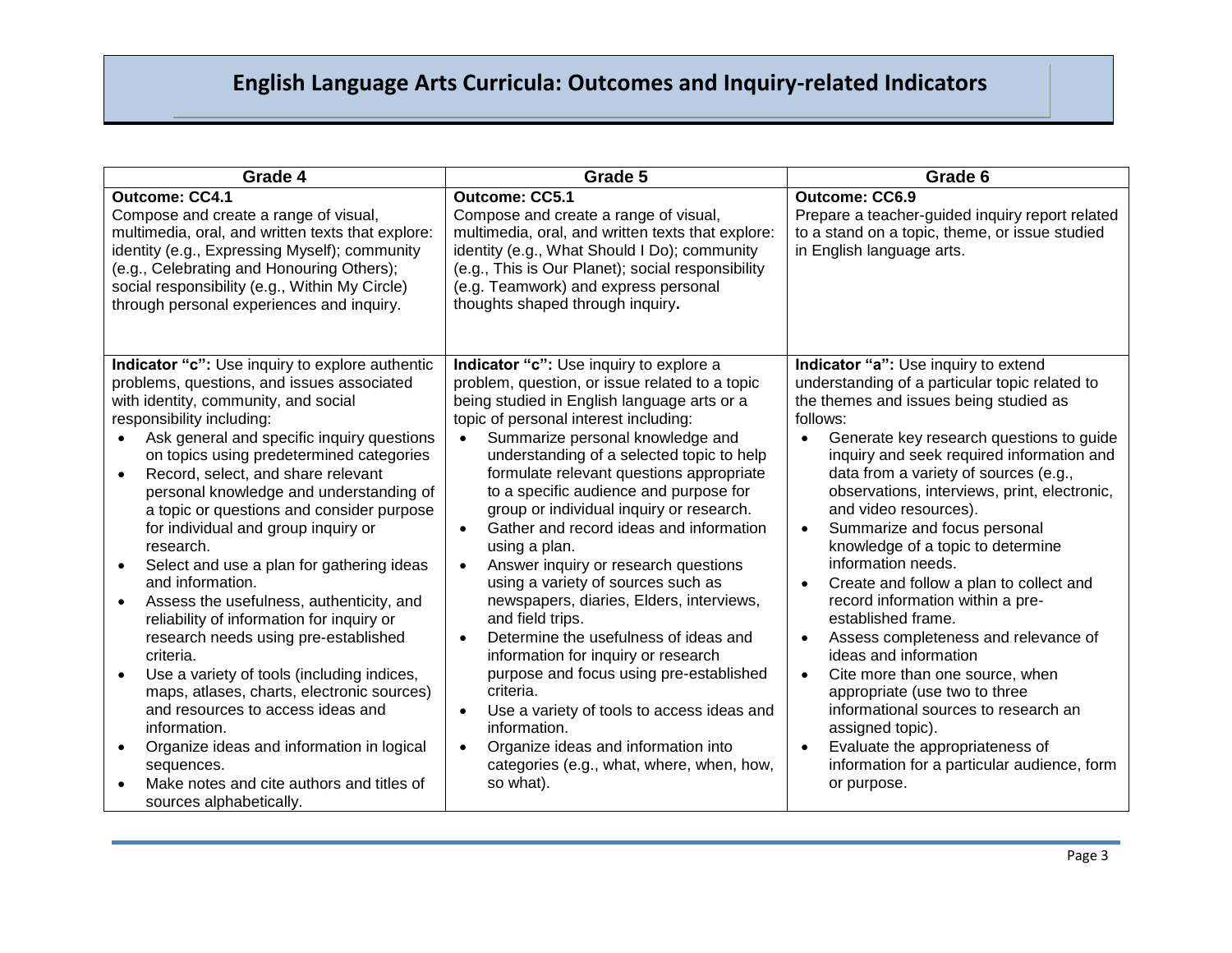| Grade 4                                                                                                                                                                                                                                                                        | Grade 5                                                                                                                                                                                                                                                                                                                                                                                               | Grade 6                                                                                                                                                                                                                                                                                                                                           |
|--------------------------------------------------------------------------------------------------------------------------------------------------------------------------------------------------------------------------------------------------------------------------------|-------------------------------------------------------------------------------------------------------------------------------------------------------------------------------------------------------------------------------------------------------------------------------------------------------------------------------------------------------------------------------------------------------|---------------------------------------------------------------------------------------------------------------------------------------------------------------------------------------------------------------------------------------------------------------------------------------------------------------------------------------------------|
| Examine collected information to identify<br>categories or aspects of a topic that need<br>more research.<br>Share findings and conclusions in a clear<br>visual, oral, and written format.<br>Use the language of inquiry (e.g., "I want<br>to know if ", "I wonder about "). | Make notes using own words and provide<br>publication dates and authorship of<br>sources.<br>Assess knowledge gained through inquiry<br>or research.<br>Form personal conclusions and generate<br>new questions for further inquiry or<br>research.<br>Explain findings from inquiry or research<br>on a topic, question, problem, or issue in<br>an appropriate visual, oral, and written<br>format. | Identify gaps in information and collect<br>and gather additional information.<br>Relate gathered information to prior<br>knowledge to reach conclusion and<br>develop point of view.<br>Recognize and avoid plagiarism.<br>Use the language of inquiry (e.g., "I<br>wonder if", "What do I want to find<br>out?", "What do I need to do next?"). |

Saskatchewan Ministry of Education. (2010). *English language arts 4 (5, 6)*. Regina, SK: Author.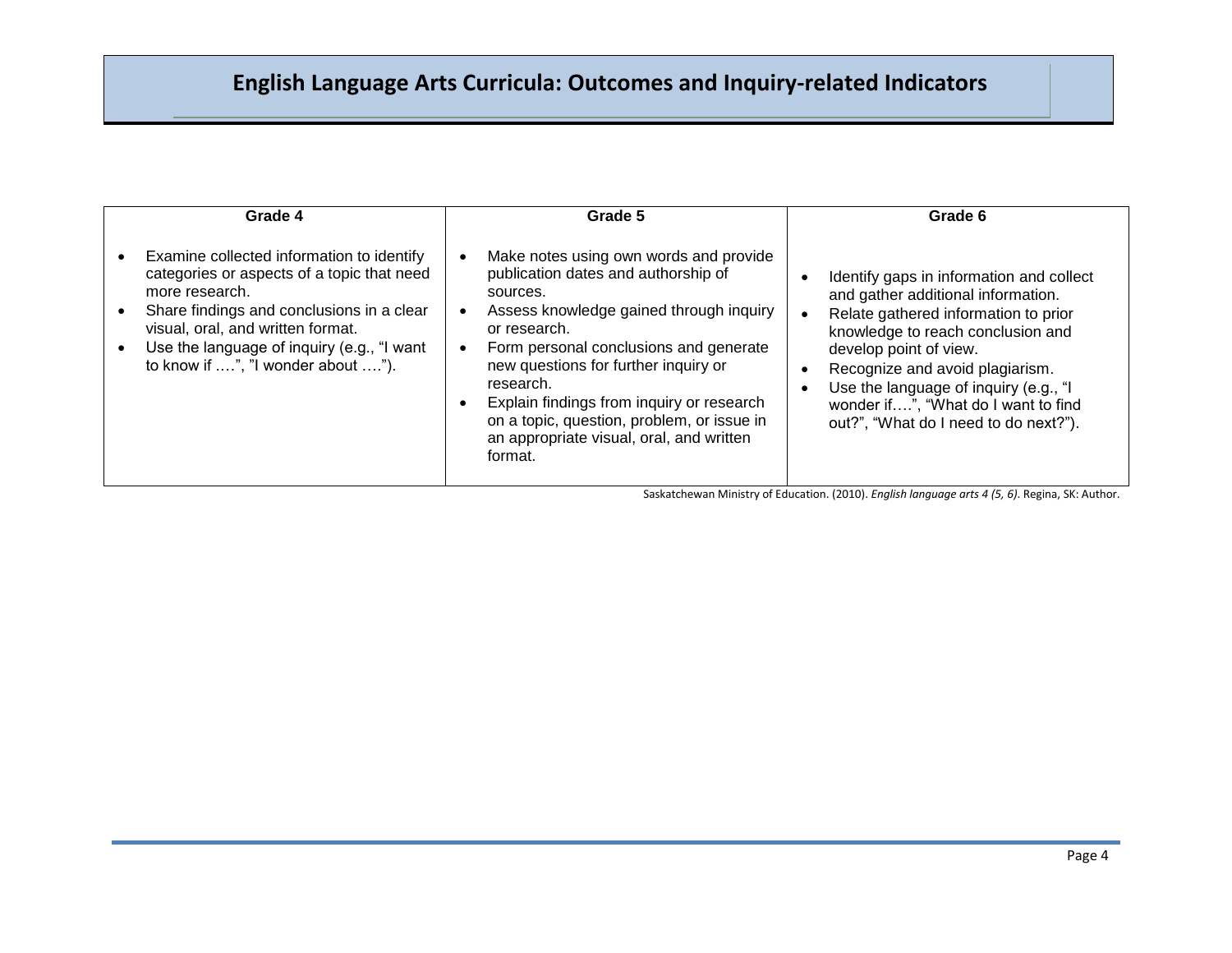| Grade 7                                            | Grade 8                                        | Grade 9                                       |
|----------------------------------------------------|------------------------------------------------|-----------------------------------------------|
| Outcome: CC7.2                                     | <b>Outcome: CC8.2</b>                          | <b>Outcome: CC9.2a</b>                        |
| Create and present a teacher-guided inquiry        | Create and present a group inquiry project     | Create and present an individual researched   |
| project related to a topic, theme, or issue        | related to a topic, theme, or issue studied in | inquiry project related to a topic, theme, or |
| studied in English language arts.                  | English language arts.                         | issue studied in English language arts.       |
| Indicators:                                        | Indicators:                                    | Indicators:                                   |
| a. Apply inquiry process and complete an           | a. Determine personal knowledge of a topic to  | a. Use clear inquiry questions and suitable   |
| individual or group inquiry project related        | generate possible areas of inquiry or          | research methods (e.g., library, electronic   |
| to the themes or issues being studied in           | research.                                      | media, personal interview) to elicit and      |
| English language arts.                             | b. Formulate relevant questions on a topic to  | present evidence from primary and             |
| b. Examine personal knowledge of and               | establish a purpose for gathering              | secondary sources.                            |
| experiences related to a topic to determine        | information.                                   | b. Determine depth and breadth of personal    |
| information needs.                                 | c. Contribute ideas, knowledge, and            | knowledge of a topic to identify possible     |
| c. Formulate a variety of relevant questions       | strategies to help identify group information  | areas of inquiry or research.                 |
| on a topic to establish a purpose for              | needs and sources.                             | c. Prepare and use a plan to access, gather,  |
| seeking information.                               | d. Collaborate with others using technology to | and evaluate ideas and information from a     |
| d. Contribute ideas, knowledge, and                | plan inquiry.                                  | variety of human, print, and electronic       |
| questions to help establish group inquiry or       | e. Prepare and use a plan to access, gather,   | sources.                                      |
| research focuses and purposes.                     | and record in own words relevant               | d. Evaluate information sources for possible  |
| e. Prepare and use a plan to access ideas          | information.                                   | bias using criteria designed for a particular |
| and information from a variety of sources          | Gather information from a variety of           | inquiry or research plan.                     |
| (including digital).                               | sources (e.g., interviews, print texts, CD-    | e. Use e-mail, threaded discussion, and file  |
| Use pre-established criteria to evaluate the<br>f. | ROMs, Internet) and integrate ideas in         | sharing to exchange ideas and findings.       |
| currency, usefulness, and reliability of           | analysis.                                      | f. Select appropriate resources related to a  |
| information sources in answering inquiry or        | g. Organize information and ideas in order of  | research project.                             |
| research questions.                                | priority according to topic and task           | g. Use note making to reconstruct knowledge   |
| Locate information using a search engine.          | requirements.                                  | and select strategies appropriate to task.    |
| h. Assess the appropriateness of the amount        | h. Make notes in point form, summarizing       | h. Solve problems requiring the sorting,      |
| and quality of information collected.              | major ideas and supporting details.            | organizing, classifying, and extending of     |
| Recognize and address information gaps<br>i.       | Sort, organize, classify, and extend data      | data using information technology tools.      |
| for particular audiences and purposes.             | using information technology tools.            | Integrate relevant information regarding      |
| Organize new information to reflect the            | Adjust inquiry and research strategies to      | issue and problems from group discussions     |
| intended purpose and audience.                     | accommodate changing perspectives and          | and interviews.                               |
|                                                    | availability of pertinent information.         |                                               |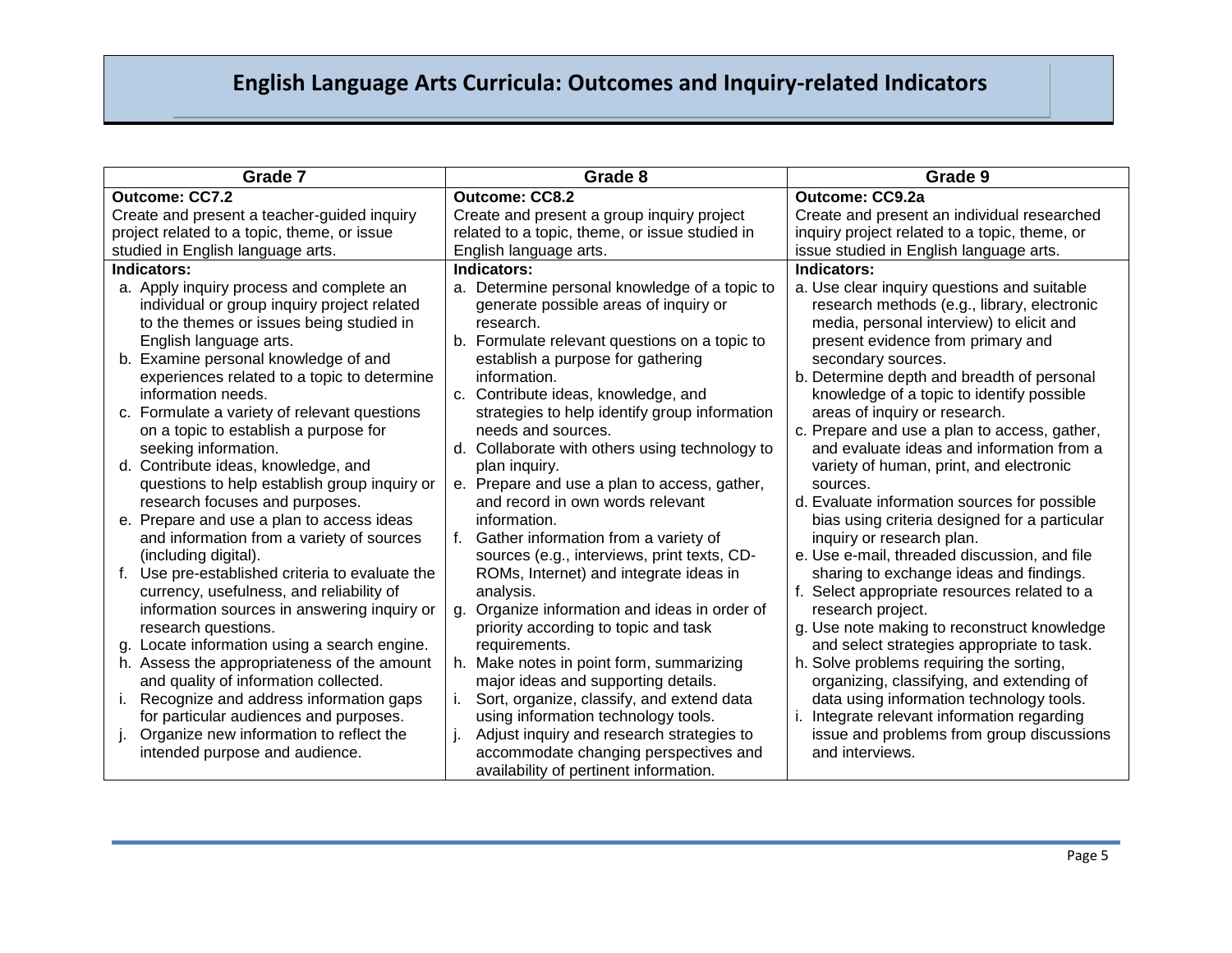|    | Grade 7                                                                                                                                                                                                                                                   | Grade 8                                                                                                                                                                                                                                                                                                                                                                                              | Grade 9                                                                                                                                                                                                                                                                                                                                                                                                                                                                                                                                                                                                                                                                                       |
|----|-----------------------------------------------------------------------------------------------------------------------------------------------------------------------------------------------------------------------------------------------------------|------------------------------------------------------------------------------------------------------------------------------------------------------------------------------------------------------------------------------------------------------------------------------------------------------------------------------------------------------------------------------------------------------|-----------------------------------------------------------------------------------------------------------------------------------------------------------------------------------------------------------------------------------------------------------------------------------------------------------------------------------------------------------------------------------------------------------------------------------------------------------------------------------------------------------------------------------------------------------------------------------------------------------------------------------------------------------------------------------------------|
| k. | Use the language of inquiry (e.g., "Where"<br>would I find information and ideas about<br>this topic, question, problem, or issue?<br>What processes or procedures could I<br>use?" "How will I access these sources or<br>carry out these procedures?"). | Document cited resources within<br>presentations and composition.<br>m. Use the language of inquiry (e.g., "What<br>processes or procedures could we use?",<br>"What criteria will we use to judge how<br>effective the sources and processes are in<br>addressing the topic?", "How can we<br>prepare a presentation suitable for the<br>purpose, audience, and situation that we<br>identified?"). | j. Include citations, quotations, and works<br>cited in inquiry presentations.<br>k. Evaluate authority, validity, and reliability<br>of content.<br>Document sources of information using<br>standard format (using software to<br>manage and insert references).<br>m. Design a website to communicate and<br>share information with an audience.<br>n. Evaluate own research process.<br>Use the language of inquiry (e.g. "I<br>O <sub>1</sub><br>wonder if", "What inquiry question(s)<br>would focus my task?", "What materials<br>and equipment could I use?", "Can I<br>formulate alternative answers, solutions,<br>conclusions, or decisions related to my<br>inquiry questions?"). |

Saskatchewan Ministry of Education. (2008). *English language arts 7 (8, 9)*. Regina, SK: Author.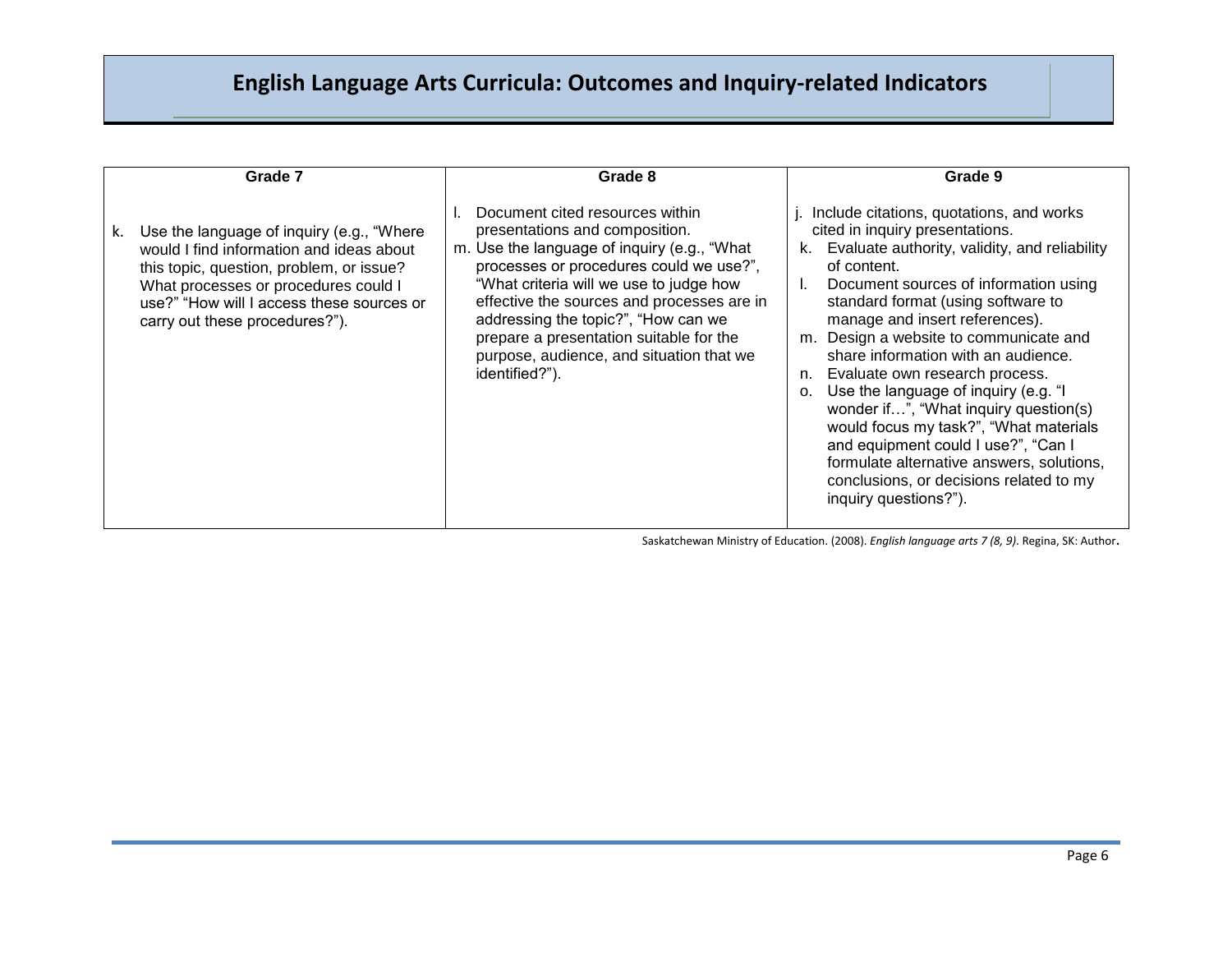| <b>ELA A10</b>                                           | <b>ELA B10</b>                                       | <b>ELA 20</b>                                        |
|----------------------------------------------------------|------------------------------------------------------|------------------------------------------------------|
| Outcome: CC A10.1                                        | <b>Outcome: CC B10.1</b>                             | Outcome: CC 20.1                                     |
| Compose and create a range of visual,                    | Compose and create a range of visual,                | Create a range of visual, multimedia, oral, and      |
| multimedia, oral, and written texts that explore:        | multimedia, oral, and written texts to explore:      | written texts to explore: identity (e.g.,            |
| identity (e.g., Foundational Stories); social            | identity (e.g., Diversity of Being); social          | Relationships with Family and Others); social        |
| responsibility (e.g., Destiny and Challenges of          | responsibility (e.g., Degrees of Responsibility);    | responsibility (e.g., Evolving Roles and             |
| Life); and social action (agency) (e.g., Human           | and social action (agency) (e.g., Justice and        | Responsibilities); and social action (agency)        |
| Existence)                                               | Fairness).                                           | (e.g., The Past and the Present).                    |
| Indicator "c": Develop and present a project-            | Indicator "c": Develop a project-focused             | Indicator "d": Conduct and present an                |
| based inquiry related to a theme or topic of the         | inquiry related to a theme or issue of the           | extended inquiry/research based on a topic of        |
| course:                                                  | course:                                              | the course that:                                     |
| Collaborate to determine group<br>$\bullet$              | Generate relevant questions that can be<br>$\bullet$ | Determine inquiry or research focus and<br>$\bullet$ |
| knowledge base and to define inquiry or                  | researched.                                          | parameters based on personal knowledge               |
| research purpose and parameters.                         | Refine topics and clarify ideas.<br>$\bullet$        | and others' expertise.                               |
| Formulate questions to focus and guide                   | Compile information from primary and<br>$\bullet$    | Formulate and revise questions to focus              |
| inquiry or research.                                     | secondary sources in systematic ways.                | inquiry or research the topic and purpose.           |
| Develop and use an inquiry or research<br>$\bullet$      | Synthesize the content from several<br>$\bullet$     | Explore group knowledge and strengths                |
| plan to identify and access relevant ideas               | sources or works by various authors                  | to determine inquiry or research the topic,          |
| and information from a variety of sources.               | dealing with a single issue.                         | purpose, and procedures.                             |
| Determine the credibility, accuracy,                     | Interpret and report on ideas and<br>$\bullet$       | Develop, use, and adapt an inquiry or                |
| completeness, and usefulness of a variety                | information from more than one source to             | research plan appropriate for content,               |
| of information sources for a particular                  | develop and support positions on various             | audience, purpose, context, sources, and             |
| inquiry or research plan.                                | topics.                                              | procedures.                                          |
| Access information using a variety of tools<br>$\bullet$ | Extend ideas presented in primary or<br>$\bullet$    | Select ideas and information from prior              |
| (e.g., electronic networks, libraries, taped             | secondary sources through original                   | knowledge of the inquiry or research topic           |
| oral histories).                                         | analysis, evaluation, and elaboration.               | appropriate for audience, purpose, and               |
| Organize information using appropriate<br>$\bullet$      | Compile ideas and information into<br>$\bullet$      | personal perspective or focus.                       |
| forms (e.g., charts, diagrams, outlines,                 | reports, summaries, and other formats and            | Identify and discuss the purpose and                 |
| electronic databases).                                   | draw conclusions.                                    | usefulness of information sources                    |
| Analyze and understand implications and<br>$\bullet$     |                                                      | relevant to the particular inquiry or                |
| consequences of plagiarism (i.e., ethical,               |                                                      | research needs.                                      |
| legal, professional).                                    |                                                      |                                                      |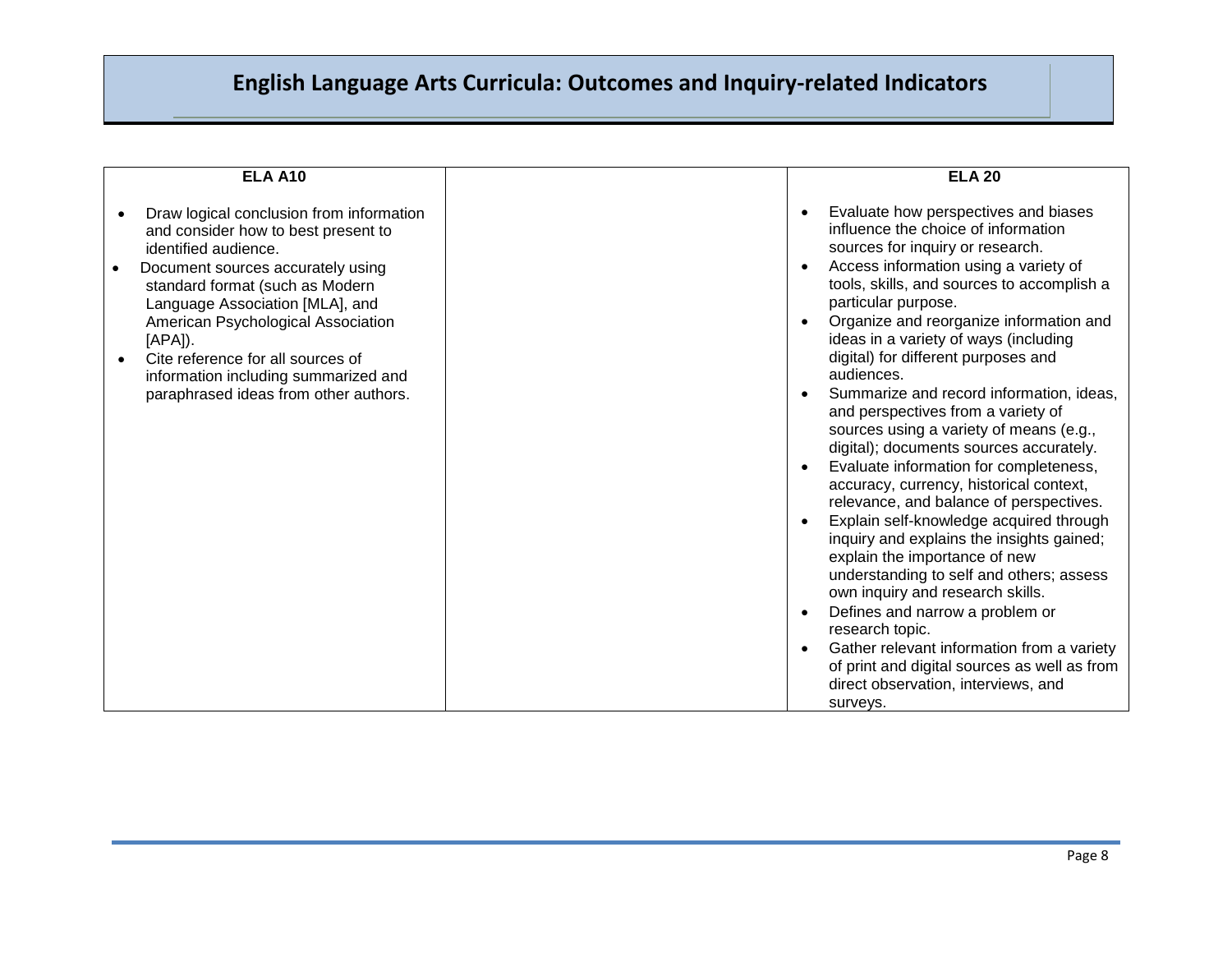|  | <b>ELA 20</b>                                                                                                                                                                                                                                                                                                                                                                                                                                                                                                                             |
|--|-------------------------------------------------------------------------------------------------------------------------------------------------------------------------------------------------------------------------------------------------------------------------------------------------------------------------------------------------------------------------------------------------------------------------------------------------------------------------------------------------------------------------------------------|
|  | Make distinctions about the credibility,<br>reliability, consistency, strengths, and<br>limitations of resources, including<br>information gathered from websites.<br>Plan, by taking notes, creating informal<br>outlines, and researching using a variety<br>of means (e.g., digital).<br>Connect, shape, and clarify ideas and<br>understanding.<br>Select and connect ideas from prior<br>knowledge, observations, and<br>experiences.<br>Identify the need for additional information<br>$\bullet$<br>to supplement prior knowledge, |
|  | observations, and experiences.                                                                                                                                                                                                                                                                                                                                                                                                                                                                                                            |

Saskatchewan Ministry of Education. (2011). *English language arts 10*. Regina, SK: Author. Saskatchewan Ministry of Education. (2012). *English language arts 20*. Regina, SK: Author.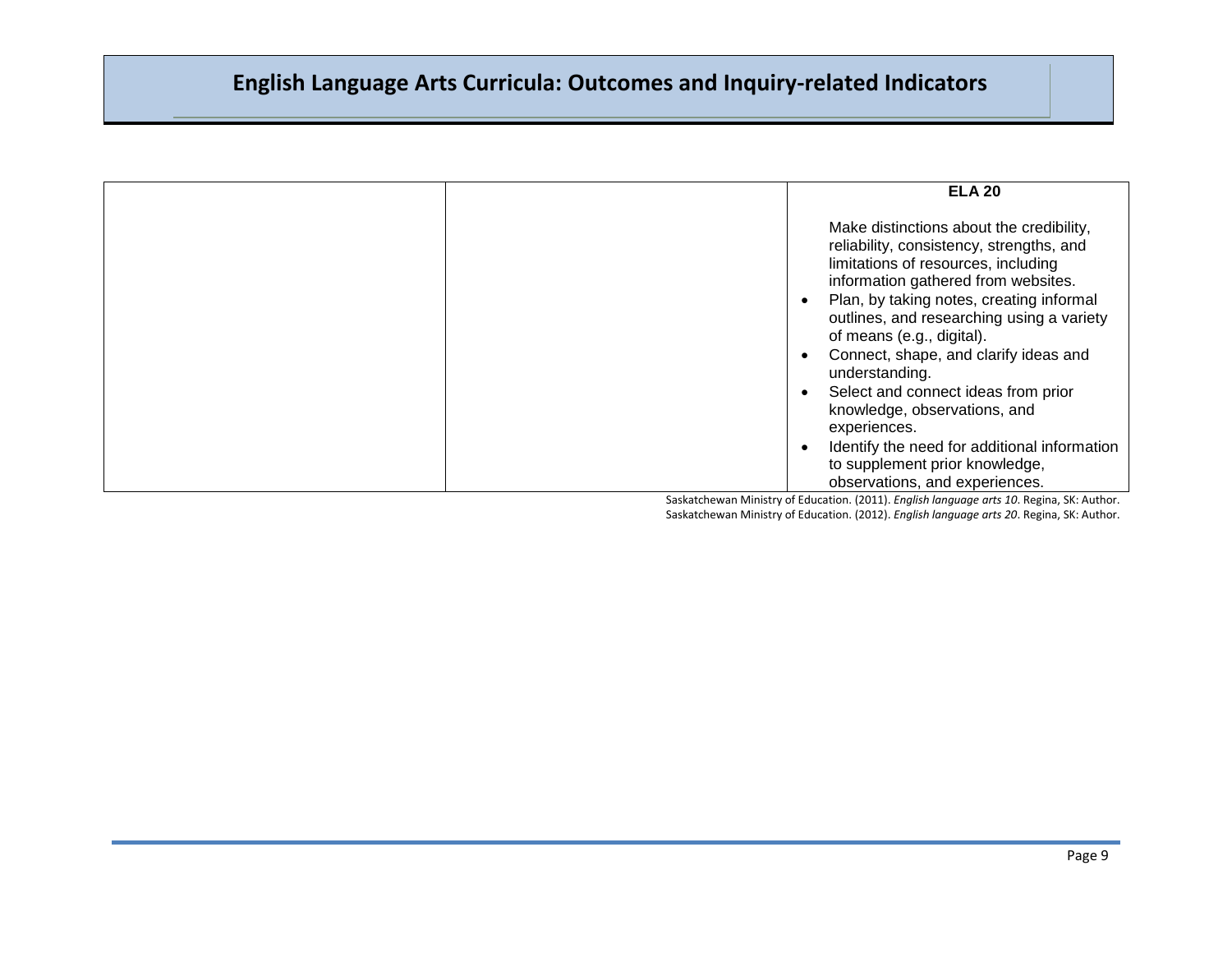| <b>ELA A30</b>                                                                                                                                                                                                                                                                                                                                                                                                                                                                                                                                                                                                                                                                                                                                                                                                                                                      | <b>ELA A30</b>                                                                                                                                                                                                                                                                                                                                                                                                                                                                                                                                                                                                                                                                                                                                                                                                                                                            | <b>ELA B30</b>                                                                                                                                                                                                                                                                                                                                                                                                                                                                                                                                                                                                                                                                                                                                                                                                                                                                                                                                                            |
|---------------------------------------------------------------------------------------------------------------------------------------------------------------------------------------------------------------------------------------------------------------------------------------------------------------------------------------------------------------------------------------------------------------------------------------------------------------------------------------------------------------------------------------------------------------------------------------------------------------------------------------------------------------------------------------------------------------------------------------------------------------------------------------------------------------------------------------------------------------------|---------------------------------------------------------------------------------------------------------------------------------------------------------------------------------------------------------------------------------------------------------------------------------------------------------------------------------------------------------------------------------------------------------------------------------------------------------------------------------------------------------------------------------------------------------------------------------------------------------------------------------------------------------------------------------------------------------------------------------------------------------------------------------------------------------------------------------------------------------------------------|---------------------------------------------------------------------------------------------------------------------------------------------------------------------------------------------------------------------------------------------------------------------------------------------------------------------------------------------------------------------------------------------------------------------------------------------------------------------------------------------------------------------------------------------------------------------------------------------------------------------------------------------------------------------------------------------------------------------------------------------------------------------------------------------------------------------------------------------------------------------------------------------------------------------------------------------------------------------------|
| Outcome: CC A 30.1<br>Create a range of visual, multimedia, oral, and<br>written texts that explore:<br>identity (e.g., Define the Individual, Negotiate<br>the Community; social<br>responsibility (e.g., Shift Centres, Blur<br>Margins) and social action (agency) (e.g.,<br>Understand Beliefs, Initiate Action).                                                                                                                                                                                                                                                                                                                                                                                                                                                                                                                                               | Outcome: CC A 30.4<br>Create a variety of informational (including an<br>inquiry/research paper and an editorial) and<br>literary (including a real or invented narrative<br>and a literary criticism essay) texts that are<br>appropriate to a variety of audiences and<br>purposes including informing, persuading, and<br>entertaining.                                                                                                                                                                                                                                                                                                                                                                                                                                                                                                                                | <b>Outcome: CC B30.1</b> Create a range of visual,<br>multimedia, oral, and written texts that explore:<br>identity (e.g., Sense of Self); social<br>responsibility (e.g., Social Criticism); and social<br>action (agency) (e.g., Addressing the Issues).                                                                                                                                                                                                                                                                                                                                                                                                                                                                                                                                                                                                                                                                                                                |
| Indicator "b": Develop independently an<br>inquiry project relating to a particular topic or<br>issue with reference to purpose and audience<br>and employing a variety of research tools and<br>resources:<br>Consider own and others' expertise to<br>$\bullet$<br>explore breadth and depth of knowledge<br>and focus inquiry or research based on<br>parameters of task.<br>Formulate inquiry or research questions,<br>and refine them through reflection and<br>discussion of topic, purpose, and context.<br>Consider whether thesis claim is<br>personally relevant, interesting, and<br>meaningful; relevant and meaningful to<br>the audience; aligned with purpose and<br>goals; logical; and can be supported.<br>Develop and select from a repertoire of<br>inquiry strategies, and adjust plan<br>according to needs (audience, purpose,<br>context). | Indicator "d": Prepare and write an<br>inquiry/research paper (approximately 1,500<br>words in length, 5-6 pages typed, double-<br>spaced):<br>Focus on an important topic that interests<br>self and emphasizes a specific part about<br>the topic.<br>Size up the topic and include important<br>$\bullet$<br>details, facts, ideas, quotations, statistics,<br>and other data.<br>Use primary and secondary sources that<br>$\bullet$<br>have been judged for their accuracy,<br>completeness, currency, and biases.<br>Cite sources and avoid plagiarism.<br>$\bullet$<br>Introduce the topic, get the reader's<br>$\bullet$<br>attention, and present the thesis<br>statement.<br>Explain why the topic is important.<br>$\bullet$<br>Arrange ideas so the reader can follow.<br>$\bullet$<br>Include sources and a works-cited page<br>$\bullet$<br>and title page. | Indicator "e": Research a global social issue and<br>develop a problem scenario and position paper to<br>teach others about this issue:<br>Consider own and others' expertise and<br>$\bullet$<br>knowledge to explore breadth and depth<br>of knowledge and focus inquiry or<br>research based on parameters of task.<br>Formulate inquiry or research questions<br>$\bullet$<br>and refine them through reflection and<br>discussion of topic, purpose, and context.<br>Develop and select from a repertoire of<br>$\bullet$<br>inquiry strategies, and adjust plan<br>according to needs (audience, purpose,<br>context, topic parameters, time available).<br>Evaluate and select ideas and information<br>$\bullet$<br>from prior knowledge of inquiry or<br>research topic appropriate for audience,<br>purpose, and perspective or focus.<br>Identify and examine diverse information<br>$\bullet$<br>sources relevant to particular inquiry or<br>research needs. |